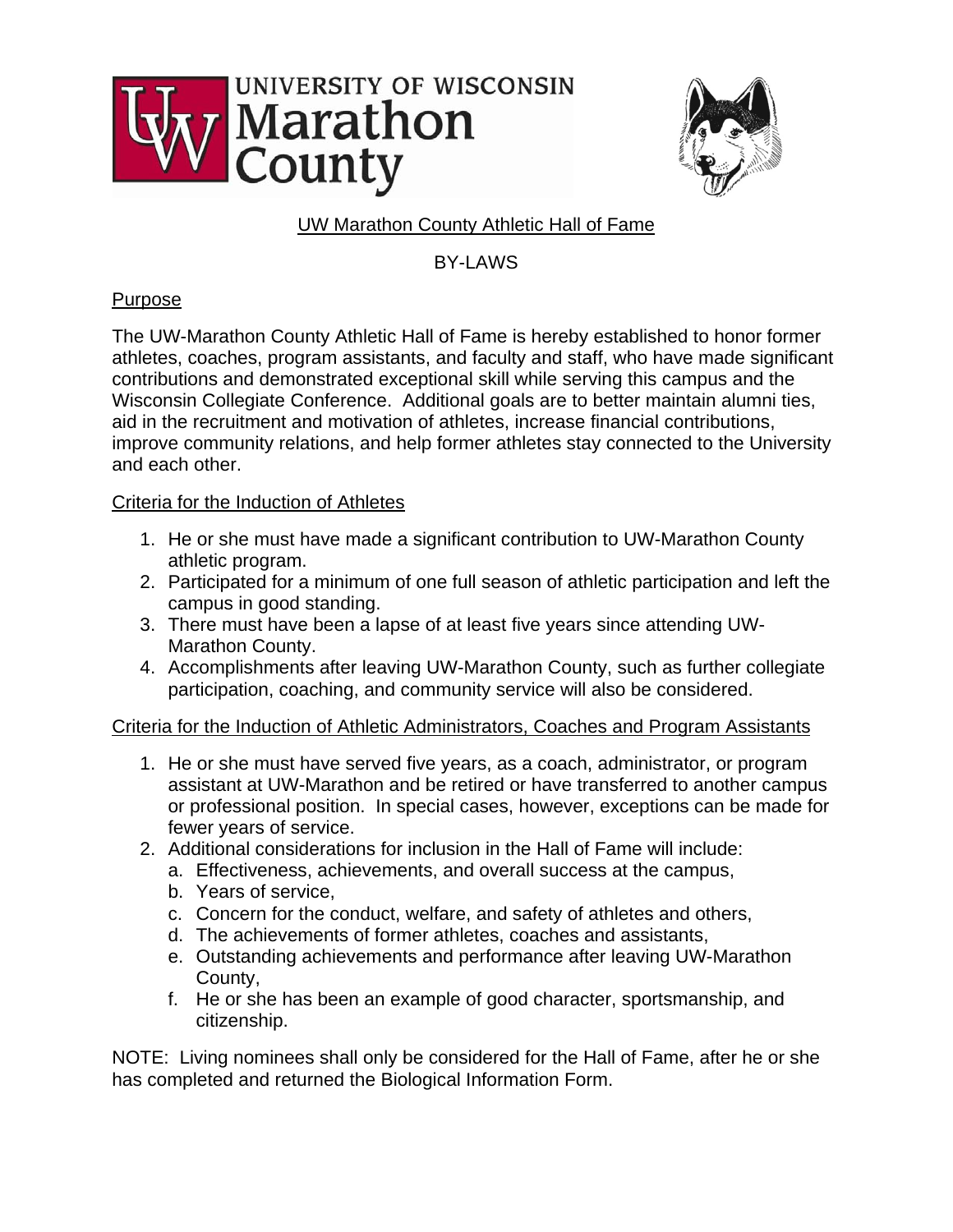## Carryover of Nominations

When a person is placed on the nomination slate and is not selected, the person's name will automatically appear on the nomination list for two (2) more years. If a nomination is not approved during this additional time the name will be removed from the nomination slate and may not be submitted for a one (1) year period.

Recommended Number of Hall of Fame Selections Per Year

- 1. Induction of individuals should begin during the 2011-12 academic year.
- 2. Up to 10 men and 10 women shall be inducted during both of the first two annual cycles, 2011-12 and 2012-13.
- 3. In 2013-14 the number of inductees should be reduced to a lesser but reasonable number, perhaps 5 per gender, and later again reduced to 3 to 5 for both men and for women per year.
- 4. Eventually, aim annually for three male and three female inductees.
- 5. After 2012-13, awards shall be presented every other year.
- 6. The official presentation of Hall of Fame awards shall be conducted between the women's and men's basketball games, on a Saturday, during the second semester.

#### ARTICLE 1 Board of Directors Meetings

#### *Section 1 – Regular Meetings*

- There shall be at least two (2) regular meetings of the Board each year, one per semester. New terms of office shall begin in the fall. Meetings shall be called by the Chair.
- The five member committee shall be made up of:
	- Athletic Director or Faculty Representative,
	- A current coach
	- A former coach
	- A current member of the faculty or staff
	- A former athlete
- Members shall be appointed to two year terms except the first year with two members serving one year terms.
- Appointments shall consider gender equity.
- Committee membership to be recommended by this Board, the Athletic Director, and approved by the campus Athletic Committee.
- Any elected Board members failing to attend two consecutive Board meetings, without notification to the Chair or Secretary before the meetings, shall be automatically dropped from the Board. Replacements may be considered and elected at the next officially called meeting.
- The Chair and Secretary shall be elected annually. The secretary shall:
	- Record minutes
	- Maintain official forms and records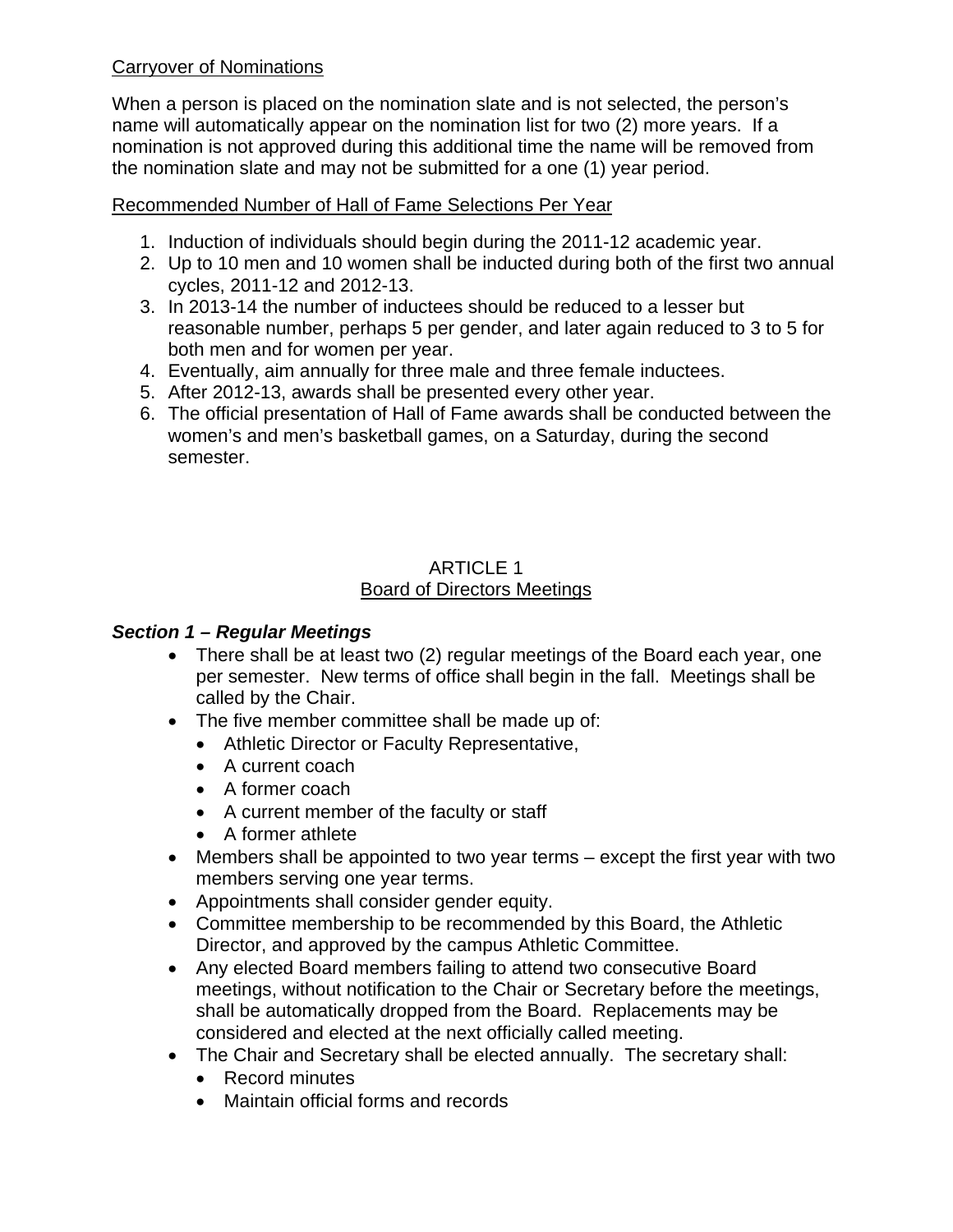- File a brief year-end report including names of those nominated, the inductees that year, and the nominees continuing for second and third year consideration.
- Board members shall serve without additional compensation.

## *Section 2 – Special Meetings*

Special meetings of the Board may be called when three (3) Directors request a meeting.

## *Section 3 – Place and Time of Meetings*

The committee Chair shall determine and designate the time and place of all meetings, making it as convenient as possible for all members to attend.

## *Section 4 – Annual Organizational Meeting*

The Annual Organization Meeting of the Board shall be the first meeting of the fall semester. Officers and new Director shall be elected and approved the previous spring semester.

#### *Section 5 – Quorum*

A quorum shall be the majority of the total five membership Board.

#### ARTICLE 2 Finances

Funds needed to finance the UWMC Athletic Hall of Fame will be provided through the Department of Athletics, Husky Fund, Alumni, or University Relations, with annual approval of the Athletic Committee.

## Amendments

These By-Laws may be amended at any called meeting and then only by an affirmative vote of a majority (3 of 5) of the total membership of the Board.

When possible, notice of any contemplated amendment of the Constitution shall be included in the notice of a meeting.

#### Awards

- Inductees shall receive a Certificate  $8x10$ " or Plaque  $5x7$ ". Ease of printing and the overall cost of awards to be important determining factors.
- A listing of all members of the UWMC Athletic Hall of Fame shall be maintained in a highly visible Fieldhouse location.